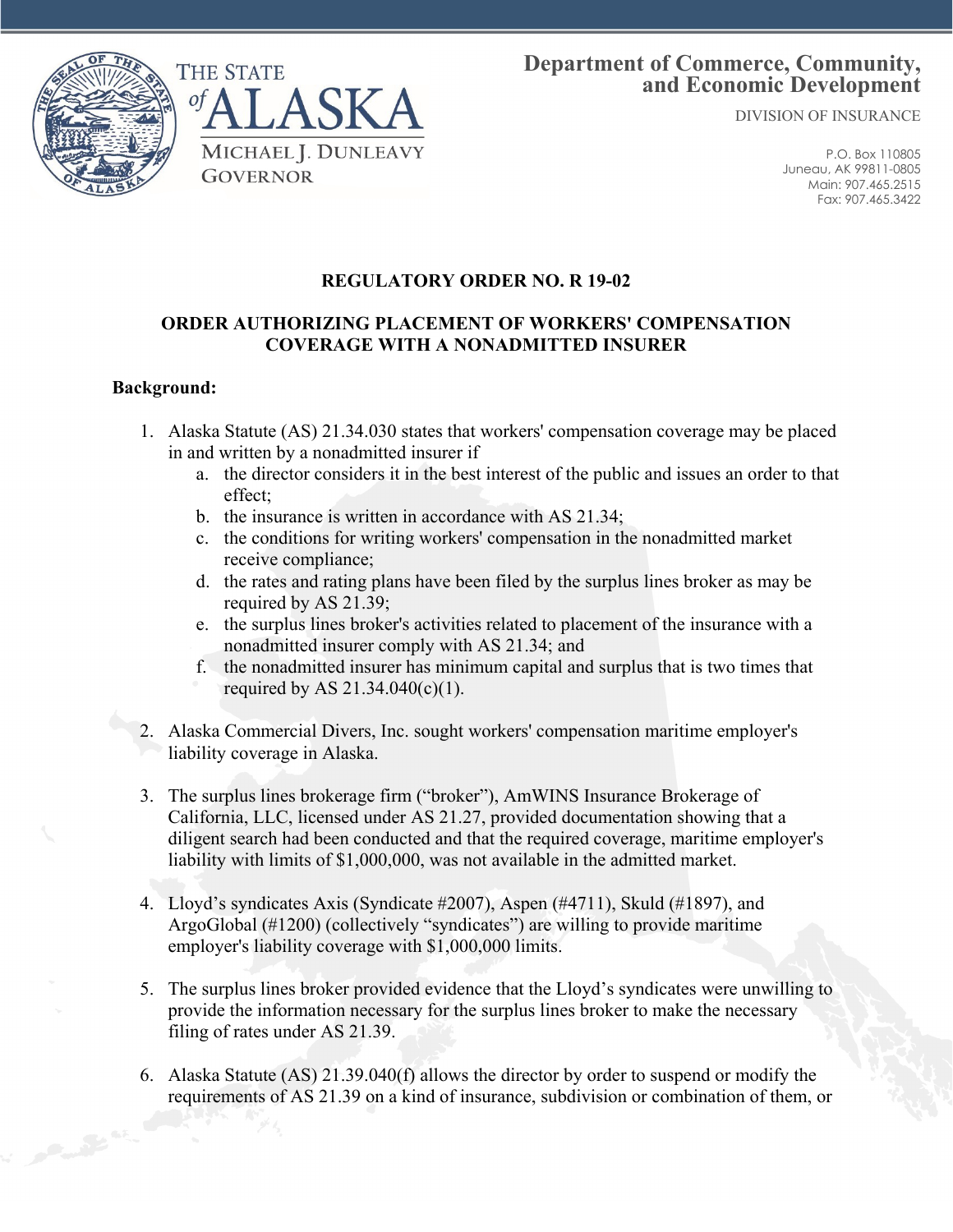on classes of risks, for which rates cannot practicably be filed before they are used or the filing and approval of which, in the director's opinion, are not desirable or necessary for the protection of the public.

7. The Lloyd's syndicates meet the criteria established by the NAIC concerning shareholders' equity funds, U.S. trust accounts, and character, trustworthiness, and integrity to be listed in the Quarterly Listing of Alien Insurers.

## **The Director of the Division of Insurance finds:**

- A. Workers' compensation insurance, including maritime employer's liability, is best purchased in the admitted market for the protection of the insured employer and their employees, including the availability of protection from the Alaska Insurance Guaranty Association.
- B. The \$100,000 limit available through the assigned risk plan may not provide the employer with adequate coverage for the employer's exposure to potential claims under the maritime employer's coverage.
- C. Rate filing, as required under AS 21.39, for Alaska Commercial Divers, Inc. to obtain maritime employer's liability coverage is not necessary for the protection of the public. Suspending the rate filing requirement also allows the insured to obtain necessary insurance coverage for itself and its employees.
- D. The Division compared pricing with other similar coverage and the rates for the Lloyd's policy with a \$1,000,000 maritime employer's liability limit do not appear to be excessive, inadequate, or unfairly discriminatory.
- E. AS 21.34.030(d) requires a nonadmitted insurer to have minimum capital and surplus that is two times that required in AS  $21.34.040(c)(1)$ . AS  $21.34.040(c)(1)$  requires the insurer to have the minimum unimpaired basic capital and additional surplus equal to that required in its domiciliary jurisdiction or maintain \$15,000,000, whichever is greater. The minimum requirement of the domiciliary jurisdiction applies to the Society of Lloyd's overall, and not at the syndicate level, so the amount "required in its domiciliary jurisdiction" under AS  $21.34.040(c)(1)$  is incapable of being determined.
- F. AS 21.34.040(f) provides that if an insurer has less than the minimum capital and surplus required in (c) of this section, the insurer may satisfy the requirements of this section upon an affirmative finding of acceptability by the director. All four syndicates meet the requirement of AS  $21.34.040(c)(7)$ , however, the specific requirement the syndicates must meet, as established by AS 21.34.030(d), is (two times) that required by AS 21.34.040(c)(1). Since compliance with AS  $21.34.040(c)(1)$  is incapable of being determined, after consideration of the Lloyd's syndicates' quality and management; the equivalent of capital and surplus available to the syndicates' policyholders as a result of Lloyd's capital structure and the syndicates' U.S. Trust Funds; and the other factors identified under AS 21.34.040(f), as director, I make an affirmative finding of acceptability of the syndicates' minimum capital and surplus under AS  $21.34.040(c)(1)$ .